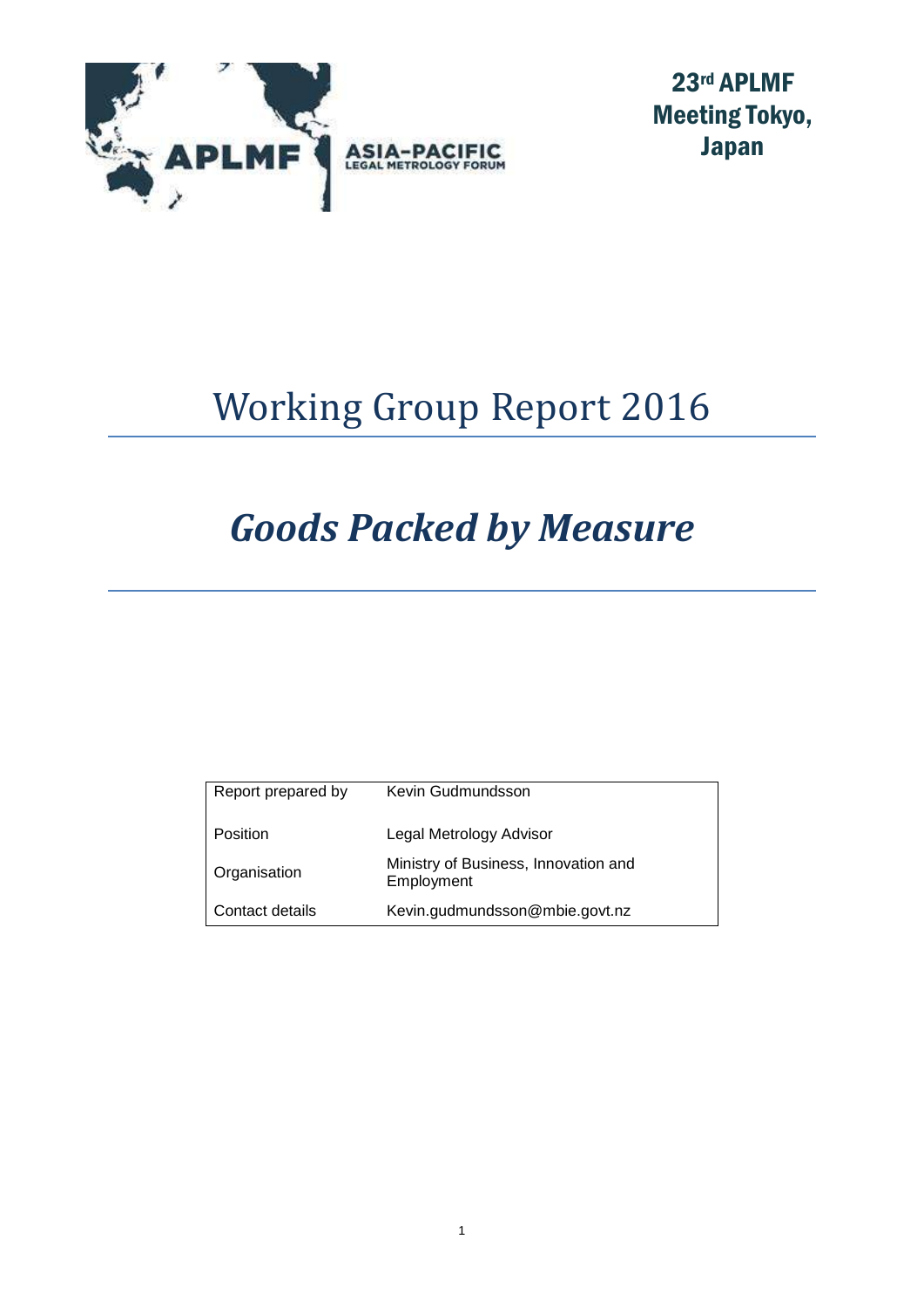#### **Package goods material uploaded to APLMF website**

The training material developed for the MEDEA training course on how to perform an Average Quantity Inspection has been uploaded to the [APLMF website.](http://www.aplmf.org/goods-packed-by-measure1.html) 

#### **Developing of guide's for specific product types**

#### **Carbonated Liquids**

The WG chair continues to work with a scientific metrologist from New Zealand who has been tasked with researching a suitable method for determining the density of carbonated beverages.

### **Report on the work of OIML Technical Committee 6 (TC6) – Pre-packaged Products**

### **OIML 79 & OIML R87**

Both documents has been revised and approved by the CIML following a meeting in Brazil, January 2016, where agreement was reached on the outstanding statistical issues. This meeting is detailed in the **April issue** of the OIML bulletin.

| Document                                                  | Resolution | <b>CIML Meeting</b>                  |
|-----------------------------------------------------------|------------|--------------------------------------|
| <b>OIML79</b><br>Labeling requirements for<br>prepackages | 2015/14    | 50th CIML Meeting<br>22 October 2015 |
| OIML R87<br>Quantity of product in<br>prepackages         | 2016/18    | 51st CIML Meeting<br>21 October 2016 |

## **'Guide for Defining the System Requirements for a Certification System for Prepackages'**

The purpose of the document is to provide guidance to national authorities on the establishment and maintenance of certification schemes for the control of the quantity of product in prepackages and associated labeling.

A 2nd Committee Draft was voted on in September 2016.

The document is a guide, which are informative publications giving advice on "best practice", which therefore only requires approval by the CIML president.

#### **Date of next meeting**

No meeting has been proposed.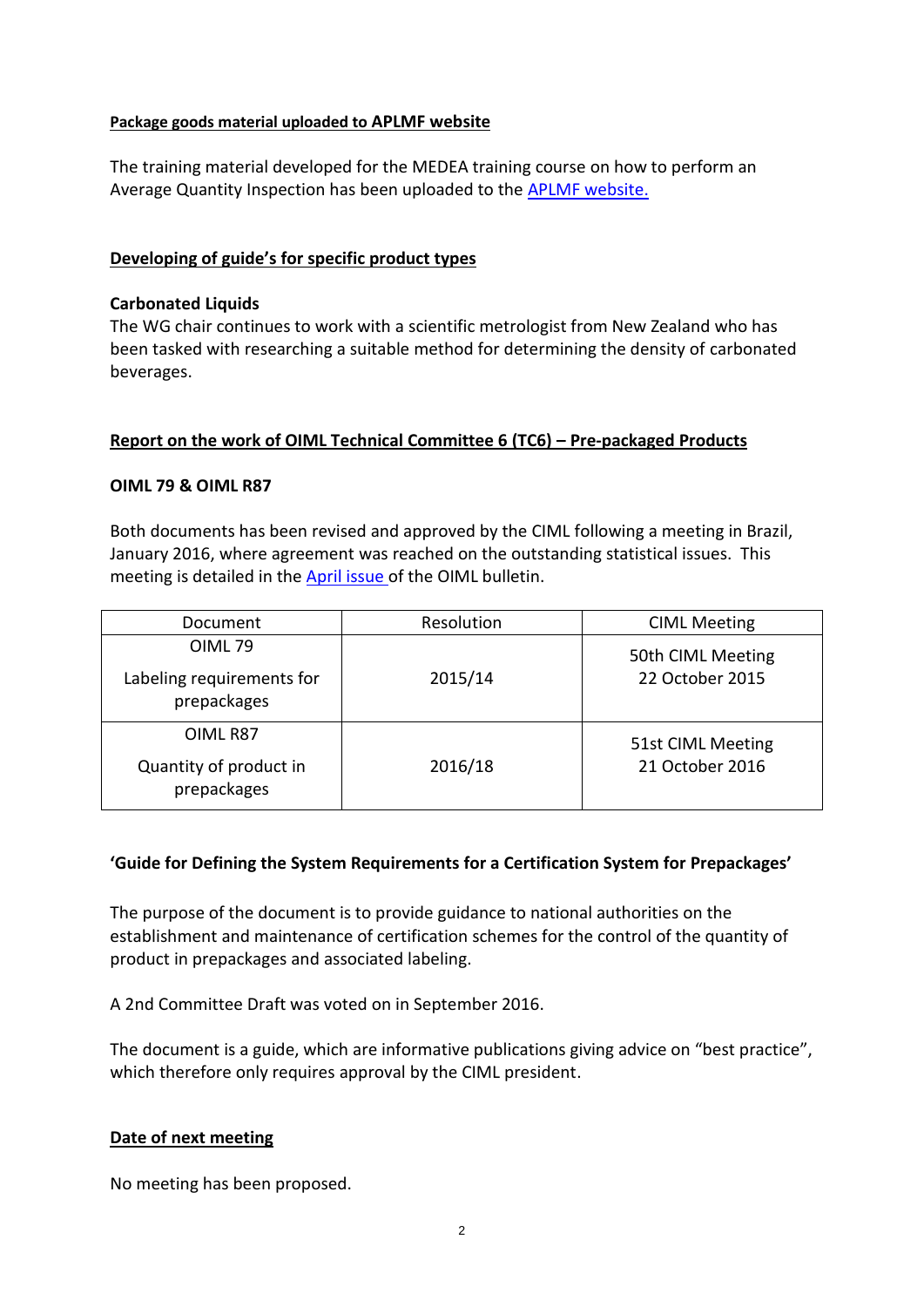

23rd APLMF Meeting Tokyo, Japan

# Proposed 2017 Work Plan

# *Goods Packed by Measure*

| Report prepared by | Kevin Gudmundsson                                  |
|--------------------|----------------------------------------------------|
| Position           | Legal Metrology Advisor                            |
| Organisation       | Ministry of Business, Innovation and<br>Employment |
| Contact details    | Kevin.gudmundsson@mbie.govt.nz                     |